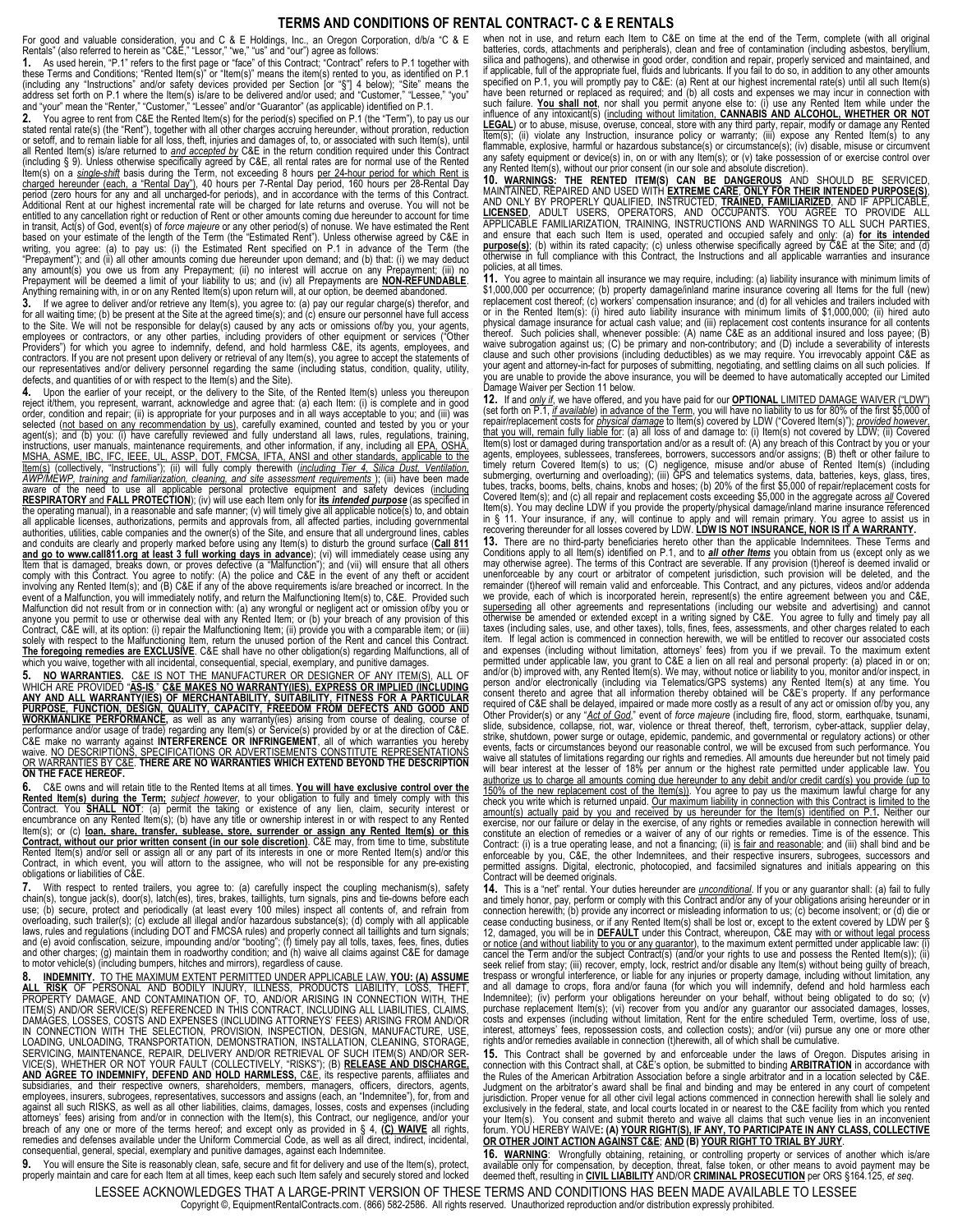## **TERMS AND CONDITIONS OF RENTAL CONTRACT (Enlarged Version)**

For good and valuable consideration, you and C & E Holdings, Inc., an Oregon Corporation, d/b/a "C & E Rentals" (also referred to herein as "C&E," "Lessor," "we," "us" and "our") agree as follows:

**1.** As used herein, "P.1" refers to the first page or "face" of this Contract; "Contract" refers to P.1 together with these Terms and Conditions; "Rented Item(s)" or "Item(s)" means the item(s) rented to you, as identified on P.1 (including any "Instructions" and/or safety devices provided per Section [or "§"] 4 below); "Site" means the address set forth on P.1 where the Item(s) is/are to be delivered and/or used; and "Customer," "Lessee," "you" and "your" mean the "Renter," "Customer," "Lessee" and/or "Guarantor" (as applicable) identified on P.1.

**2.** You agree to rent from C&E the Rented Item(s) for the period(s) specified on P.1 (the "Term"), to pay us our stated rental rate(s) (the "Rent"), together with all other charges accruing hereunder, without proration, reduction or setoff, and to remain liable for all loss, theft, injuries and damages of, to, or associated with such Item(s), until all Rented Item(s) is/are returned to *and accepted by* C&E in the return condition required under this Contract (including § 9). Unless otherwise specifically agreed by C&E, all rental rates are for normal use of the Rented Item(s) on a *single-shift* basis during the Term, not exceeding 8 hours per 24-hour period for which Rent is charged hereunder (each, a "Rental Day"), 40 hours per 7-Rental Day period, 160 hours per 28-Rental Day period (zero hours for any and all uncharged-for periods), and in accordance with the terms of this Contract. Additional Rent at our highest incremental rate will be charged for late returns and overuse. You will not be entitled to any cancellation right or reduction of Rent or other amounts coming due hereunder to account for time in transit, Act(s) of God, event(s) of *force majeure* or any other period(s) of nonuse. We have estimated the Rent based on your estimate of the length of the Term (the "Estimated Rent"). Unless otherwise agreed by C&E in writing, you agree: (a) to pay us: (i) the Estimated Rent specified on P.1 in advance of the Term (the "Prepayment"); and (ii) all other amounts coming due hereunder upon demand; and (b) that: (i) we may deduct any amount(s) you owe us from any Prepayment; (ii) no interest will accrue on any Prepayment; (iii) no Prepayment will be deemed a limit of your liability to us; and (iv) all Prepayments are **NON-REFUNDABLE**. Anything remaining with, in or on any Rented Item(s) upon return will, at our option, be deemed abandoned.

**3.** If we agree to deliver and/or retrieve any Item(s), you agree to: (a) pay our regular charge(s) therefor, and for all waiting time; (b) be present at the Site at the agreed time(s); and (c) ensure our personnel have full access to the Site. We will not be responsible for delay(s) caused by any acts or omissions of/by you, your agents, employees or contractors, or any other parties, including providers of other equipment or services ("Other Providers") for which you agree to indemnify, defend, and hold harmless C&E, its agents, employees, and contractors. If you are not present upon delivery or retrieval of any Item(s), you agree to accept the statements of our representatives and/or delivery personnel regarding the same (including status, condition, quality, utility, defects, and quantities of or with respect to the Item(s) and the Site).

**4.** Upon the earlier of your receipt, or the delivery to the Site, of the Rented Item(s) unless you thereupon reject it/them, you represent, warrant, acknowledge and agree that: (a) each Item: (i) is complete and in good order, condition and repair; (ii) is appropriate for your purposes and in all ways acceptable to you; and (iii) was selected (not based on any recommendation by us), carefully examined, counted and tested by you or your agent(s); and (b) you: (i) have carefully reviewed and fully understand all laws, rules, regulations, training, instructions, user manuals, maintenance requirements, and other information, if any, including all EPA, OSHA, MSHA, ASME, IBC, IFC, IEEE, UL, ASSP, DOT, FMCSA, IFTA, ANSI and other standards, applicable to the Item(s) (collectively, "Instructions"); (ii) will fully comply therewith (*including Tier 4, Silica Dust, Ventilation, AWP/MEWP, training and familiarization, cleaning, and site assessment requirements* ); (iii) have been made aware of the need to use all applicable personal protective equipment and safety devices (including **RESPIRATORY** and **FALL PROTECTION**); (iv) will use each Item only for **its** *intended purpose* (as specified in the operating manual), in a reasonable and safe manner; (v) will timely give all applicable notice(s) to, and obtain all applicable licenses, authorizations, permits and approvals from, all affected parties, including governmental authorities, utilities, cable companies and the owner(s) of the Site, and ensure that all underground lines, cables and conduits are clearly and properly marked before using any Item(s) to disturb the ground surface (**Call 811 and go to www.call811.org at least 3 full working days in advance**); (vi) will immediately cease using any Item that is damaged, breaks down, or proves defective (a "Malfunction"); and (vii) will ensure that all others comply with this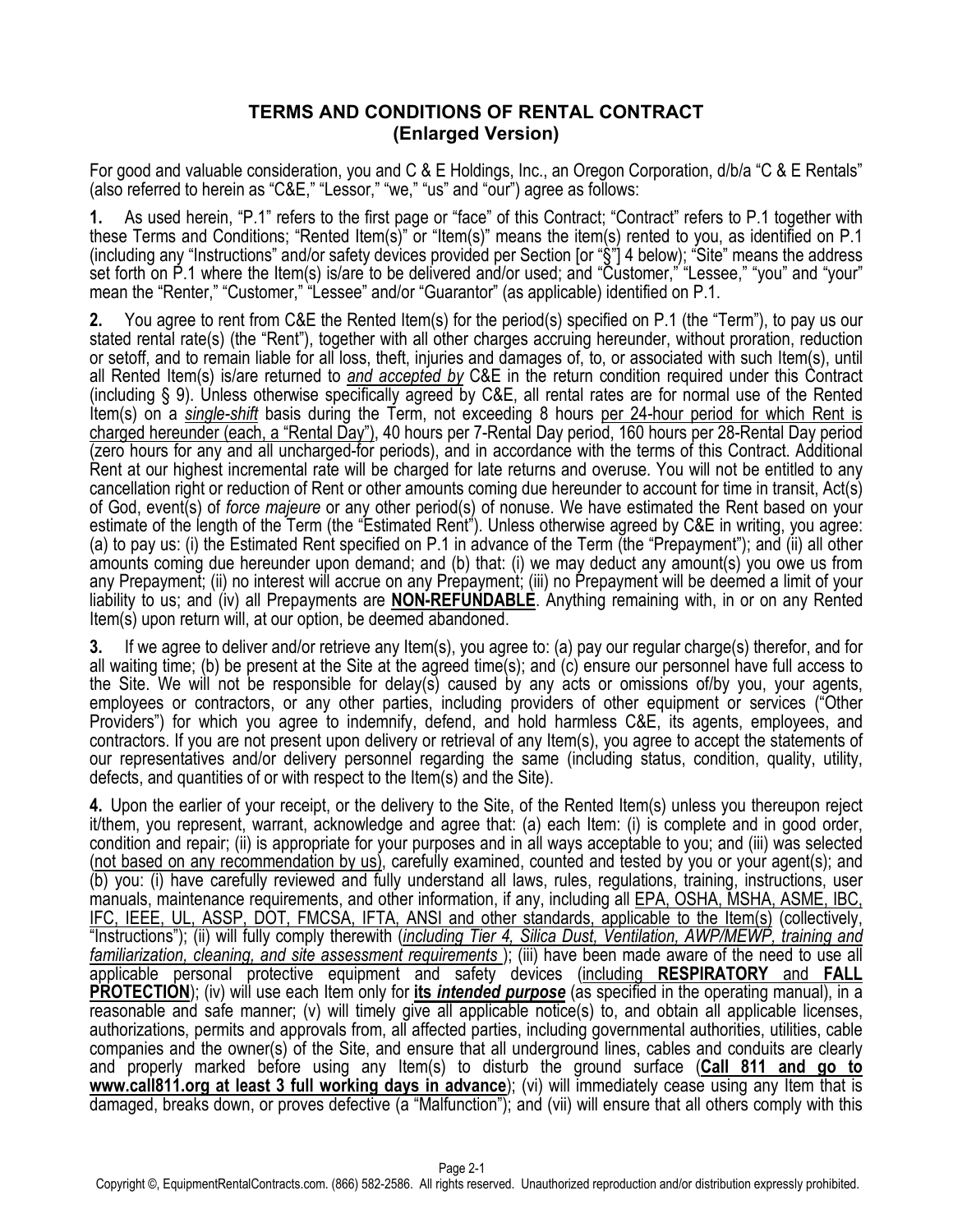Contract. You agree to notify: (A) the police and C&E in the event of any theft or accident involving any Rented Item(s); and (B) C&E if any of the above requirements is/are breached or incorrect. In the event of a Malfunction, you will immediately notify, and return the Malfunctioning Item(s) to, C&E. Provided such Malfunction did not result from or in connection with: (a) any wrongful or negligent act or omission of/by you or anyone you permit to use or otherwise deal with any Rented Item; or (b) your breach of any provision of this Contract, C&E will, at its option: (i) repair the Malfunctioning Item; (ii) provide you with a comparable item; or (iii) solely with respect to the Malfunctioning Item, return the unused portion of the Rent and cancel this Contract. **The foregoing remedies are EXCLUSIVE**. C&E shall have no other obligation(s) regarding Malfunctions, all of which you waive, together with all incidental, consequential, special, exemplary, and punitive damages.

**5. NO WARRANTIES.** C&E IS NOT THE MANUFACTURER OR DESIGNER OF ANY ITEM(S), ALL OF WHICH ARE PROVIDED "**AS-IS**." **C&E MAKES NO WARRANTY(IES), EXPRESS OR IMPLIED (INCLUDING ANY AND ALL WARRANTY(IES) OF MERCHANTABILITY, SUITABILITY, FITNESS FOR A PARTICULAR PURPOSE, FUNCTION, DESIGN, QUALITY, CAPACITY, FREEDOM FROM DEFECTS AND GOOD AND WORKMANLIKE PERFORMANCE,** as well as any warranty(ies) arising from course of dealing, course of performance and/or usage of trade) regarding any Item(s) or Service(s) provided by or at the direction of C&E. C&E make no warranty against **INTERFERENCE OR INFRINGEMENT**, all of which warranties you hereby waive. NO DESCRIPTIONS, SPECIFICATIONS OR ADVERTISEMENTS CONSTITUTE REPRESENTATIONS OR WARRANTIES BY C&E. **THERE ARE NO WARRANTIES WHICH EXTEND BEYOND THE DESCRIPTION ON THE FACE HEREOF.**

**6.** C&E owns and will retain title to the Rented Items at all times. **You will have exclusive control over the Rented Item(s) during the Term;** *subject however*, to your obligation to fully and timely comply with this Contract. You **SHALL NOT**: (a) permit the taking or existence of any lien, claim, security interest or encumbrance on any Rented Item(s); (b) have any title or ownership interest in or with respect to any Rented Item(s); or (c) **loan, share, transfer, sublease, store, surrender or assign any Rented Item(s) or this Contract, without our prior written consent (in our sole discretion)**. C&E may, from time to time, substitute Rented Item(s) and/or sell or assign all or any part of its interests in one or more Rented Item(s) and/or this Contract, in which event, you will attorn to the assignee, who will not be responsible for any pre-existing obligations or liabilities of C&E.

**7.** With respect to rented trailers, you agree to: (a) carefully inspect the coupling mechanism(s), safety chain(s), tongue jack(s), door(s), latch(es), tires, brakes, taillights, turn signals, pins and tie-downs before each use; (b) secure, protect and periodically (at least every 100 miles) inspect all contents of, and refrain from overloading, such trailer(s); (c) exclude all illegal and/or hazardous substance(s); (d) comply with all applicable laws, rules and regulations (including DOT and FMCSA rules) and properly connect all taillights and turn signals; and (e) avoid confiscation, seizure, impounding and/or "booting"; (f) timely pay all tolls, taxes, fees, fines, duties and other charges; (g) maintain them in roadworthy condition; and (h) waive all claims against C&E for damage to motor vehicle(s) (including bumpers, hitches and mirrors), regardless of cause.

**8. INDEMNITY.** TO THE MAXIMUM EXTENT PERMITTED UNDER APPLICABLE LAW, **YOU: (A) ASSUME ALL RISK** OF PERSONAL AND BODILY INJURY, ILLNESS, PRODUCTS LIABILITY, LOSS, THEFT, PROPERTY DAMAGE, AND CONTAMINATION OF, TO, AND/OR ARISING IN CONNECTION WITH, THE ITEM(S) AND/OR SERVICE(S) REFERENCED IN THIS CONTRACT, INCLUDING ALL LIABILITIES, CLAIMS, DAMAGES, LOSSES, COSTS AND EXPENSES (INCLUDING ATTORNEYS' FEES) ARISING FROM AND/OR IN CONNECTION WITH THE SELECTION, PROVISION, INSPECTION, DESIGN, MANUFACTURE, USE, LOADING, UNLOADING, TRANSPORTATION, DEMONSTRATION, INSTALLATION, CLEANING, STORAGE, SERVICING, MAINTENANCE, REPAIR, DELIVERY AND/OR RETRIEVAL OF SUCH ITEM(S) AND/OR SER-VICE(S), WHETHER OR NOT YOUR FAULT (COLLECTIVELY, "RISKS"); (B) **RELEASE AND DISCHARGE,**  AND AGREE TO INDEMNIFY, DEFEND AND HOLD HARMLESS, C&E, its respective parents, affiliates and subsidiaries, and their respective owners, shareholders, members, managers, officers, directors, agents, employees, insurers, subrogees, representatives, successors and assigns (each, an "Indemnitee"), for, from and against all such RISKS, as well as all other liabilities, claims, damages, losses, costs and expenses (including attorneys' fees) arising from and/or in connection with the Item(s), this Contract, our negligence, and/or your breach of any one or more of the terms hereof; and except only as provided in § 4, **(C) WAIVE** all rights, remedies and defenses available under the Uniform Commercial Code, as well as all direct, indirect, incidental, consequential, general, special, exemplary and punitive damages, against each Indemnitee.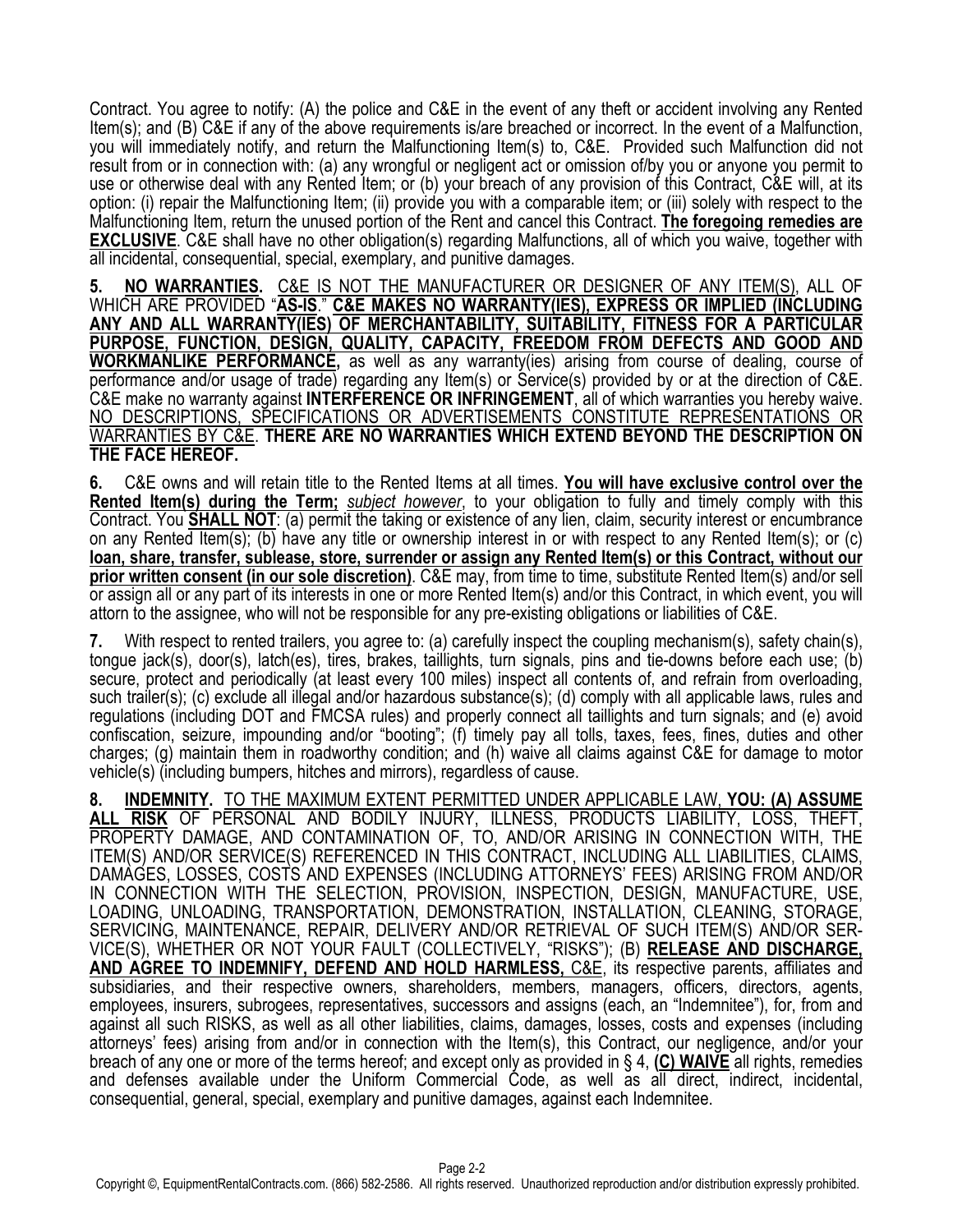9. You will ensure the Site is reasonably clean, safe, secure and fit for delivery and use of the Item(s), protect,<br>properly maintain and care for each Item at all times, keep each such Item safely and securely stored and when not in use, and return each Item to C&E on time at the end of the Term, complete (with all original batteries, cords, attachments and peripherals), clean and free of contamination (including asbestos, beryllium, silica and pathogens), and otherwise in good order, condition and repair, properly serviced and maintained, and if applicable, full of the appropriate fuel, fluids and lubricants. If you fail to do so, in addition to any other amounts specified on P.1, you will promptly pay to C&E: (a) Rent at our highest incremental rate(s) until all such Item(s) have been returned or replaced as required; and (b) all costs and expenses we may incur in connection with such failure. **You shall not**, nor shall you permit anyone else to: (i) use any Rented Item while under the influence of any intoxicant(s) (including without limitation, **CANNABIS AND ALCOHOL, WHETHER OR NOT LEGAL**) or to abuse, misuse, overuse, conceal, store with any third party, repair, modify or damage any Rented Item(s); (ii) violate any Instruction, insurance policy or warranty; (iii) expose any Rented Item(s) to any flammable, explosive, harmful or hazardous substance(s) or circumstance(s); (iv) disable, misuse or circumvent any safety equipment or device(s) in, on or with any Item(s); or (v) take possession of or exercise control over any Rented Item(s), without our prior consent (in our sole and absolute discretion).

**10. WARNINGS: THE RENTED ITEM(S) CAN BE DANGEROUS** AND SHOULD BE SERVICED, MAINTAINED, REPAIRED AND USED WITH **EXTREME CARE**, **ONLY FOR THEIR INTENDED PURPOSE(S)**, AND ONLY BY PROPERLY QUALIFIED, INSTRUCTED, **TRAINED, FAMILIARIZED**, AND IF APPLICABLE, **LICENSED**, ADULT USERS, OPERATORS, AND OCCUPANTS. YOU AGREE TO PROVIDE ALL APPLICABLE FAMILIARIZATION, TRAINING, INSTRUCTIONS AND WARNINGS TO ALL SUCH PARTIES, and ensure that each such Item is used, operated and occupied safely and only: (a) **for its intended purpose(s)**; (b) within its rated capacity; (c) unless otherwise specifically agreed by C&E at the Site; and (d) otherwise in full compliance with this Contract, the Instructions and all applicable warranties and insurance policies, at all times.

**11.** You agree to maintain all insurance we may require, including: (a) liability insurance with minimum limits of \$1,000,000 per occurrence; (b) property damage/inland marine insurance covering all Items for the full (new) replacement cost thereof; (c) workers' compensation insurance; and (d) for all vehicles and trailers included with or in the Rented Item(s): (i) hired auto liability insurance with minimum limits of \$1,000,000; (ii) hired auto physical damage insurance for actual cash value; and (iii) replacement cost contents insurance for all contents thereof. Such policies shall, whenever possible: (A) name C&E as an additional insured and loss payee; (B) waive subrogation against us; (C) be primary and non-contributory; and (D) include a severability of interests clause and such other provisions (including deductibles) as we may require. You irrevocably appoint C&E as your agent and attorney-in-fact for purposes of submitting, negotiating, and settling claims on all such policies. If you are unable to provide the above insurance, you will be deemed to have automatically accepted our Limited Damage Waiver per Section 11 below.

**12.** If and *only if*, we have offered, and you have paid for our **OPTIONAL** LIMITED DAMAGE WAIVER ("LDW") (set forth on P.1, *if available*) in advance of the Term, you will have no liability to us for 80% of the first \$5,000 of repair/replacement costs for *physical damage* to Item(s) covered by LDW ("Covered Item(s)"); *provided however*, that you will, remain fully liable for: (a) all loss of and damage to: (i) Item(s) not covered by LDW; (ii) Covered Item(s) lost or damaged during transportation and/or as a result of: (A) any breach of this Contract by you or your agents, employees, sublessees, transferees, borrowers, successors and/or assigns; (B) theft or other failure to timely return Covered Item(s) to us; (C) negligence, misuse and/or abuse of Rented Item(s) (including submerging, overturning and overloading); (iii) GPS and telematics systems, data, batteries, keys, glass, tires, tubes, tracks, booms, belts, chains, knobs and hoses; (b) 20% of the first \$5,000 of repair/replacement costs for Covered Item(s); and (c) all repair and replacement costs exceeding \$5,000 in the aggregate across *all* Covered Item(s). You may decline LDW if you provide the property/physical damage/inland marine insurance referenced in § 11. Your insurance, if any, will continue to apply and will remain primary. You agree to assist us in recovering thereunder for all losses covered by LDW. **LDW IS NOT INSURANCE, NOR IS IT A WARRANTY.**

**13.** There are no third-party beneficiaries hereto other than the applicable Indemnitees. These Terms and Conditions apply to all Item(s) identified on P.1, and to *all other Items* you obtain from us (except only as we may otherwise agree). The terms of this Contract are severable. If any provision (t)hereof is deemed invalid or unenforceable by any court or arbitrator of competent jurisdiction, such provision will be deleted, and the remainder (t)hereof will remain valid and enforceable. This Contract, and any pictures, videos and/or addenda we provide, each of which is incorporated herein, represent(s) the entire agreement between you and C&E,